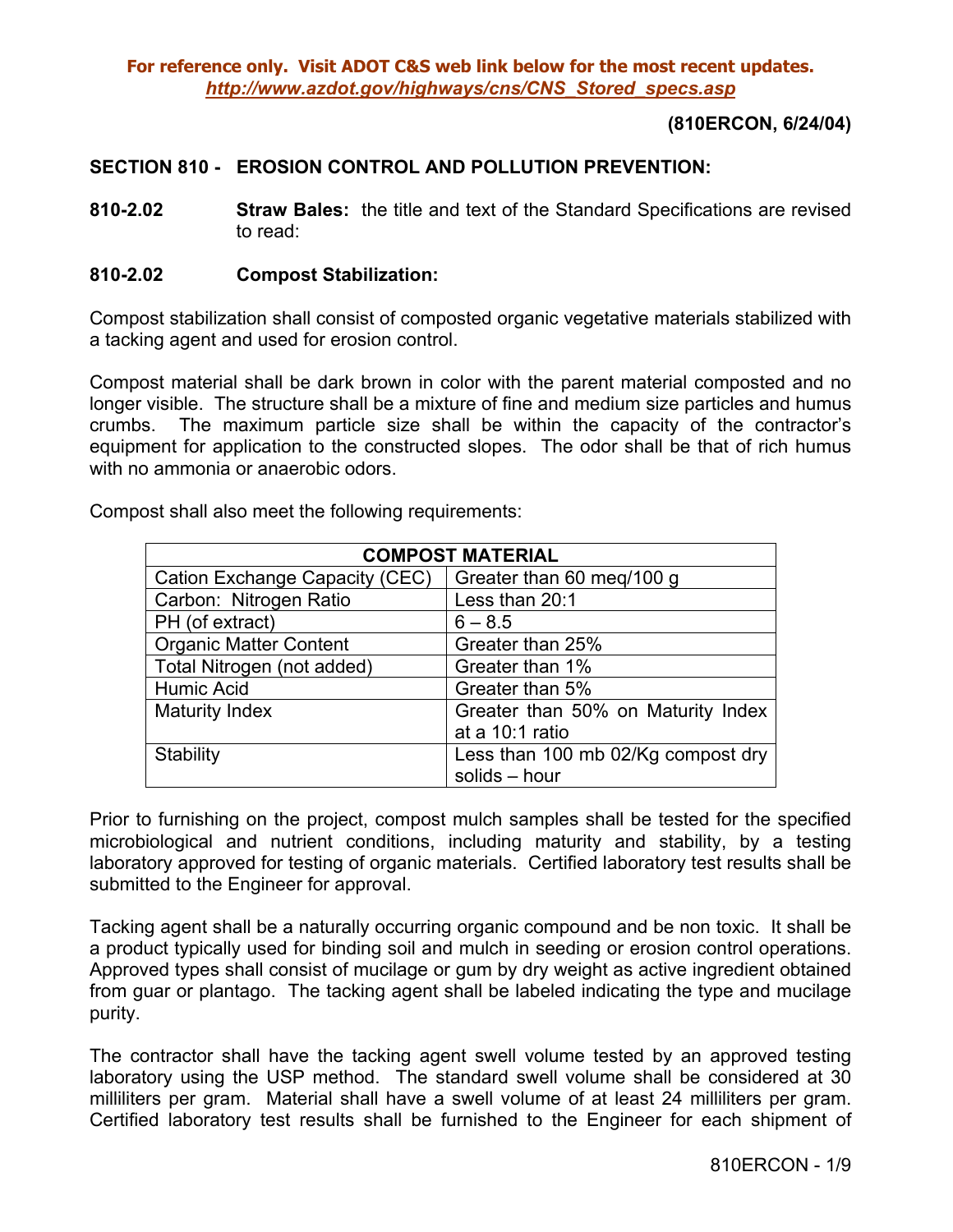homogenous consistency to be used on project areas or as directed by the Engineer. Tacking agent rates shall be adjusted to compensate for swell volume variation. Material tested with lesser volume shall have the tacking agent rate increased by the same percentage of decrease in swell volume from the standard 30 milliliters per gram. Material tested with greater volume may reduce tacking agent rates by the same percentage of increase in swell volume from the standard 30 milliliters per gram. Tacking agent shall be pure material without other starches, bentonite, or other compounds that would alter the swell volume test results of mucilage, or the effectiveness of the tacking.

**810-2.03 Riprap and Rock Mulch:** the first paragraph of the Standard Specifications is revised to read:

Riprap for cut and fill transitions designated on the plans shall be angular in shape and shall conform to the requirements of Section 913. Unless otherwise specified, riprap for cut and fill transitions shall conform to gradation A or B in the table below, as designated on the project plans.

**810-2.03 Riprap and Rock Mulch:** the second paragraph of the Standard Specifications is revised to read:

Rock mulch for pipe inlet and outlet protection, headwall and wingwall treatment, and rock check dams shall be angular in shape and shall conform to the requirements of Section 803. Rock mulch shall be in accordance with gradation C below, unless otherwise specified. Section 803 requirements for use of pre-emergent herbicide and for post-placement watering of rock mulch shall not apply to rock mulch applied under Section 810.

**810-2 Materials:** of the Standard Specifications is modified to add:

### **810-2.05 Erosion Control Blankets:**

### **(A) General:**

Erosion control blankets shall consist of temporary, degradable, rolled erosion-control products of short-term or extended-term duration, composed of natural fibers mechanically or structurally bound together with natural or polymer netting to form a continuous matrix.

Erosion control blankets of short-term duration shall have a minimum one-year degradation period for both the netting and fibers, and be composed of 100 percent virgin aspen excelsior wood fibers or 100 percent agricultural straw. Extended-term erosion control blankets shall have a minimum two-year degradation period for the netting and fibers, and be composed of heavy-duty excelsior blankets, or a mix of 70 percent straw and 30 percent coconut fibers, or 100 percent coconut fibers. Heavy-duty excelsior blankets used in the extended-term category shall have a minimum weight of 0.7 pounds per square yard. All other types of blankets, whether for short-term or extended-term use, shall have a minimum weight of 0.5 pounds per square yard.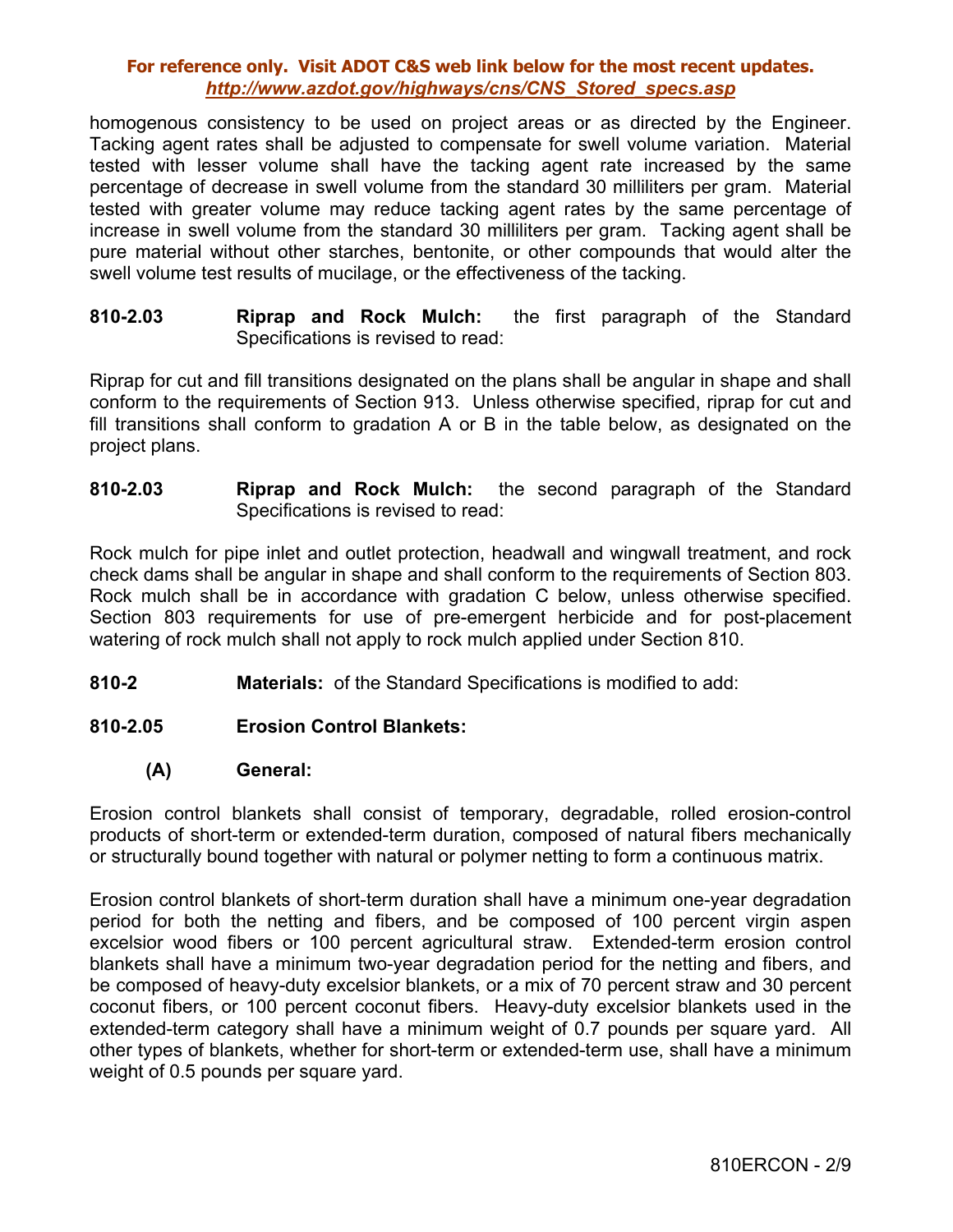Fibers for short-term erosion control blankets shall be encased top and bottom with photodegradable polypropylene or 100-percent biodegradable natural organic fiber netting, as specified on the plans. Should the plans not specify type of netting for short-term blankets, fibers shall be encased with photodegradable polypropylene. Fibers for extendedterm blankets shall be encased within either a heavy duty UV-stabilized top netting (black) and bottom netting (green), or two UV-stabilized nettings (black). All netting for extendedterm blankets shall be photodegradable polypropylene.

Erosion control blankets shall also conform to the following requirements:

| <b>Property</b>                                                             | <b>Test Method</b> | <b>Short-Term</b><br><b>Duration</b> | <b>Extend-Term</b><br><b>Duration</b> |  |
|-----------------------------------------------------------------------------|--------------------|--------------------------------------|---------------------------------------|--|
| Minimum mass per unit<br>area (ounces/sq. yd.)                              | <b>ASTM D 6475</b> | 8                                    | 8*                                    |  |
| Minimum Thickness**<br>(inches)                                             | <b>ASTM D 5199</b> | 0.25                                 | 0.25                                  |  |
| <b>Minimum Tensile</b><br>Strength (lbs./ft) ***                            | <b>ASTM D 5035</b> | 75x75                                | 100x100                               |  |
| *Heavy duty blankets shall have a minimum mass per unit area of 11          |                    |                                      |                                       |  |
| ounces per square yard.                                                     |                    |                                      |                                       |  |
| **Numerical value represents total thickness of blanket, including netting. |                    |                                      |                                       |  |
| ***Numerical value represents minimum average test result in either         |                    |                                      |                                       |  |
| direction.                                                                  |                    |                                      |                                       |  |

The contractor shall provide Certificates of Analysis, in accordance with Subsection 106.05, for all erosion control blankets.

Fiber color shall be natural unless otherwise specified in the special provisions.

Fibers shall be free of weed seed, and shall be locked in place to form a mat of consistent thickness. Erosion control blankets using straw shall conform to the requirements of Subsection 810-2.05(B). Fibers shall remain evenly distributed over the entire area of the blanket after being placed on the slope.

Erosion control blankets shall be furnished in four-foot to eight-foot wide rolls, and shall be wrapped with suitable material to protect against moisture and extensive ultraviolet exposure prior to placement.

Each roll shall be labeled to provide sufficient identification for quality control purposes.

Staples shall be U-shaped, 11 gauge steel wire, and shall be one inch wide by six inches long or two inches wide by eight inches long.

# **(B) Straw Certification:**

All wheat straw shall be free from noxious weeds in compliance with the standards and procedures of the Arizona Crop Improvement Association (ACIA) or the North American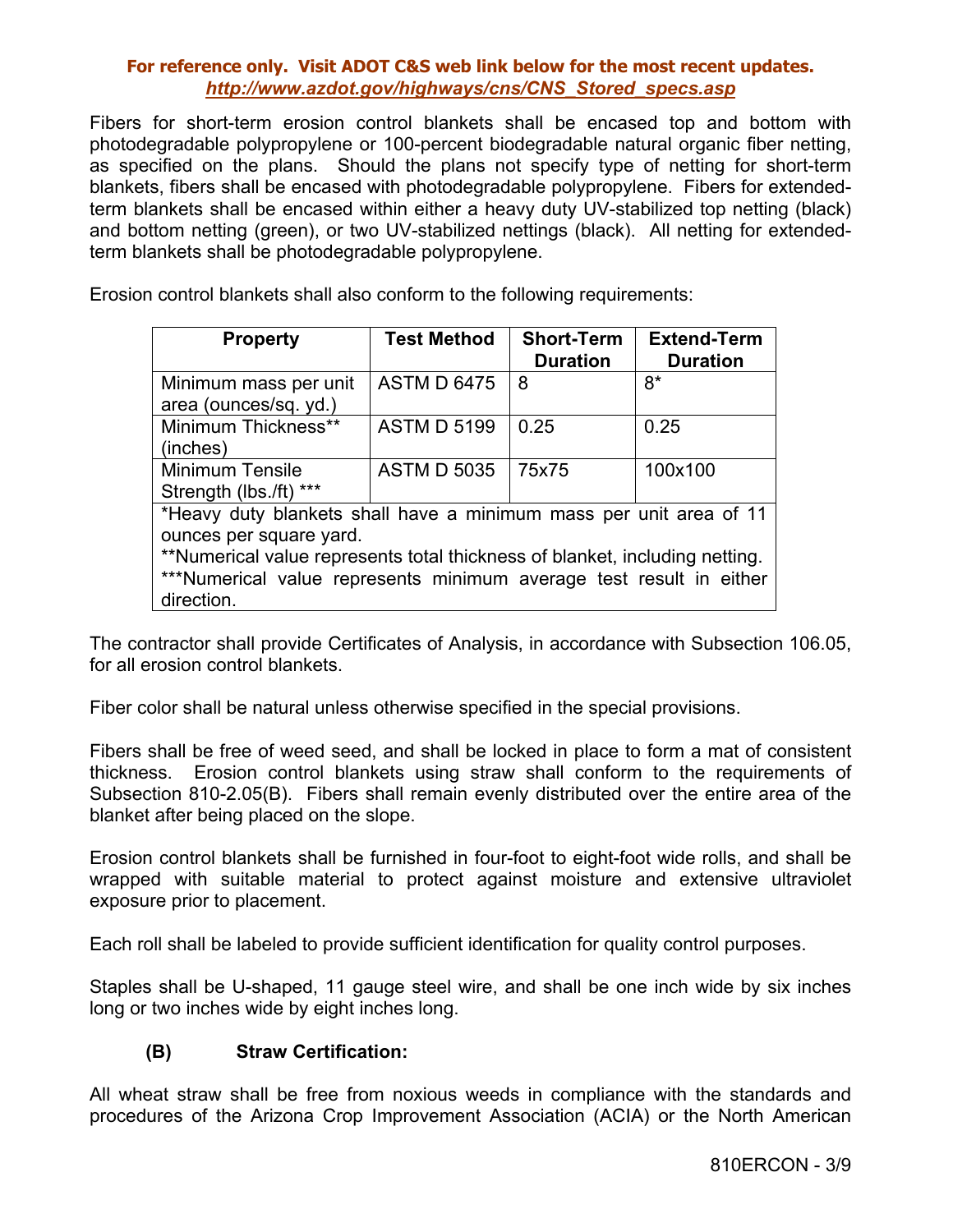Weed Management Association (NAWMA). The contractor shall provide documentation that the product containing wheat straw was manufactured solely from straw certified as free of noxious weeds by the ACIA or NAWMA. Such certification shall be provided to the Engineer prior to delivery of the products to the project site. Products using wheat straw without such certification will not be acceptable.

## **810-2.06 Sediment Logs, Sediment Wattles, and Fiber Rolls:**

### **(A) General:**

Sediment logs, sediment wattles, and fiber rolls shall be manufactured or constructed rolls of fiber matrix, secured with netting, and used for the purpose of controlling erosion by slowing high flow water velocity and trapping silt sediments. Netting for fiber rolls and sediment wattles shall have a minimum durability of one year after installation, and shall be tightly secured at each end of the individual rolls.

The unit weight for wattles and fiber rolls shall be 0.144 pounds per inch of diameter per linear foot. Sediment log unit weight shall be 0.167 pounds per inch of diameter per linear foot. The minimum weight per linear foot for sediment logs, wattles, and fiber rolls shall be determined by multiplying the specified diameter of the device by the appropriate unit weight, in pounds per inch of diameter per linear foot per, as specified above.

Netting at each end of sediment logs and wattles shall be secured with metal clips or knotted ends to assure fiber containment.

# **(B) Sediment Logs:**

Sediment logs shall be constructed of 100 percent curled-fiber aspen wood excelsior with interlocking barbs, and with 80 percent  $(\pm 10$  percent) of the fiber at least six inches in length. Netting shall consist of long-term degradable, open weave, plastic or natural fiber containment mesh, with a maximum one-inch by one-inch grid. Sediment logs may also be filled with compost conforming to the requirements of Subsection 810-2.02. Mesh shall be photodegradable or biodegradable with a life expectancy of 12 to 24 months. Sediment logs shall be twenty inches in diameter. Unless approved by the Engineer, sediment logs shall be 10 feet  $(\pm 10$  percent) in length.

### **(C) Sediment Wattles:**

Sediment wattles shall be manufactured rolls composed of weed-free, 100-percent agricultural wheat or rice straw, or excelsior wood fiber, encased in a tube of long-term photodegradable plastic or biodegradable natural fiber netting with a maximum one-inch by one-inch grid. Sediment wattles shall have nominal diameters of 9, 12, or 18 inches, with lengths from seven to twenty-five feet, as specified on the plans. Fibers shall be evenly distributed throughout the wattle.

Wattles composed of wheat straw shall conform to the requirements of Subsection 810-2.05(B). Wheat straw wattles without the specified certification will not be acceptable.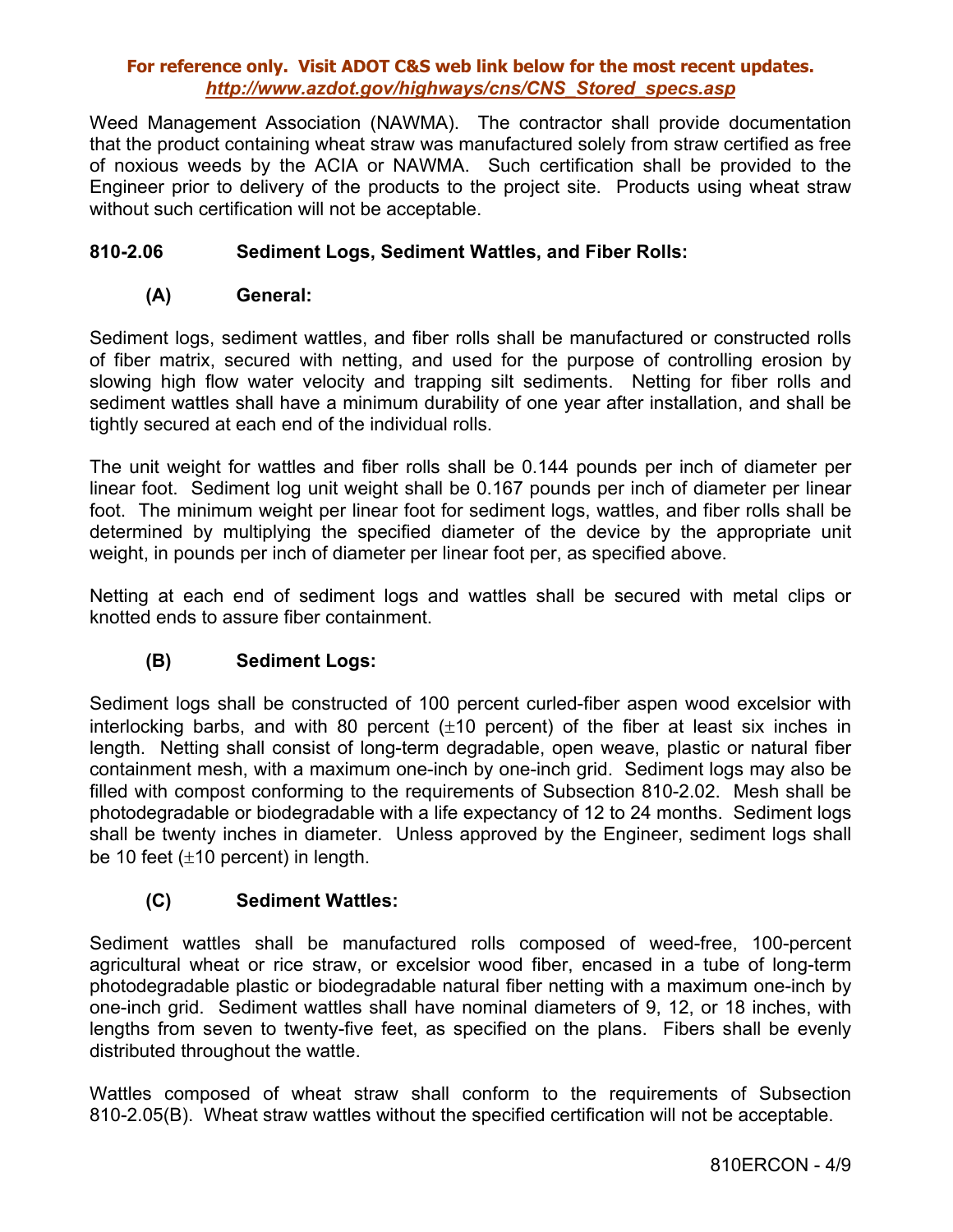## **(D) Fiber Rolls:**

Fiber rolls shall be constructed from heavyweight manufactured blankets consisting of wood excelsior, straw, or coconut fibers, or any combination of such fibers, mechanically or structurally bound together with natural or polymer netting to form a continuous matrix. Blankets used to construct fiber rolls shall be between 6.5 and 8 feet wide by approximately 50 feet long. Wood excelsior blankets shall have 80 percent of its fibers equal to or greater than six inches. Blankets used to construct the fiber rolls shall have photodegradable plastic or biodegradable natural netting, with a maximum one-inch by one-inch grid, on at least one side.

Fiber rolls containing any amount of wheat straw shall conform to the requirements of Subsection 810-2.05(B). Fiber rolls with wheat straw that are not certified as specified herein will not be acceptable.

The contractor shall produce fiber rolls by rolling the blankets along their width to produce 50-foot lengths, and securing the rolls with jute twine spaced at 6.5-foot intervals along the roll for the full length and at six inches from each end. If shown on the plans or directed by the Engineer, the contractor shall cut the blankets before rolling to produce completed fiber roll lengths of between 14 and 50 feet. The nominal diameter of the finished rolls shall be 9, 12, or 18 inches, as specified on the plans. Overlapping of more than one blanket may be required to achieve larger diameters. When overlapping is required, the end of one blanket shall overlap six inches onto the end of the next blanket prior to rolling.

### **810-2.07 Sediment Control Berms:**

Sediment control berms shall consist of soil obtained from within the project limits, or compost, or both, as called for on the plans.

Compost and tacking agent used in sediment control berms shall conform to the material requirements of Subsection 810-2.02.

**810-3.02 Straw Bales:** the title and text of the Standard Specifications are revised to read:

### **810-3.02 Compost Stabilization:**

Compost stabilization shall be applied as shown on the plans or as directed by the Engineer.

- **810-3 Construction Requirements:** of the Standard Specifications is modified to add:
- **810-3.05 Erosion Control Blankets:** 
	- **(A) General:**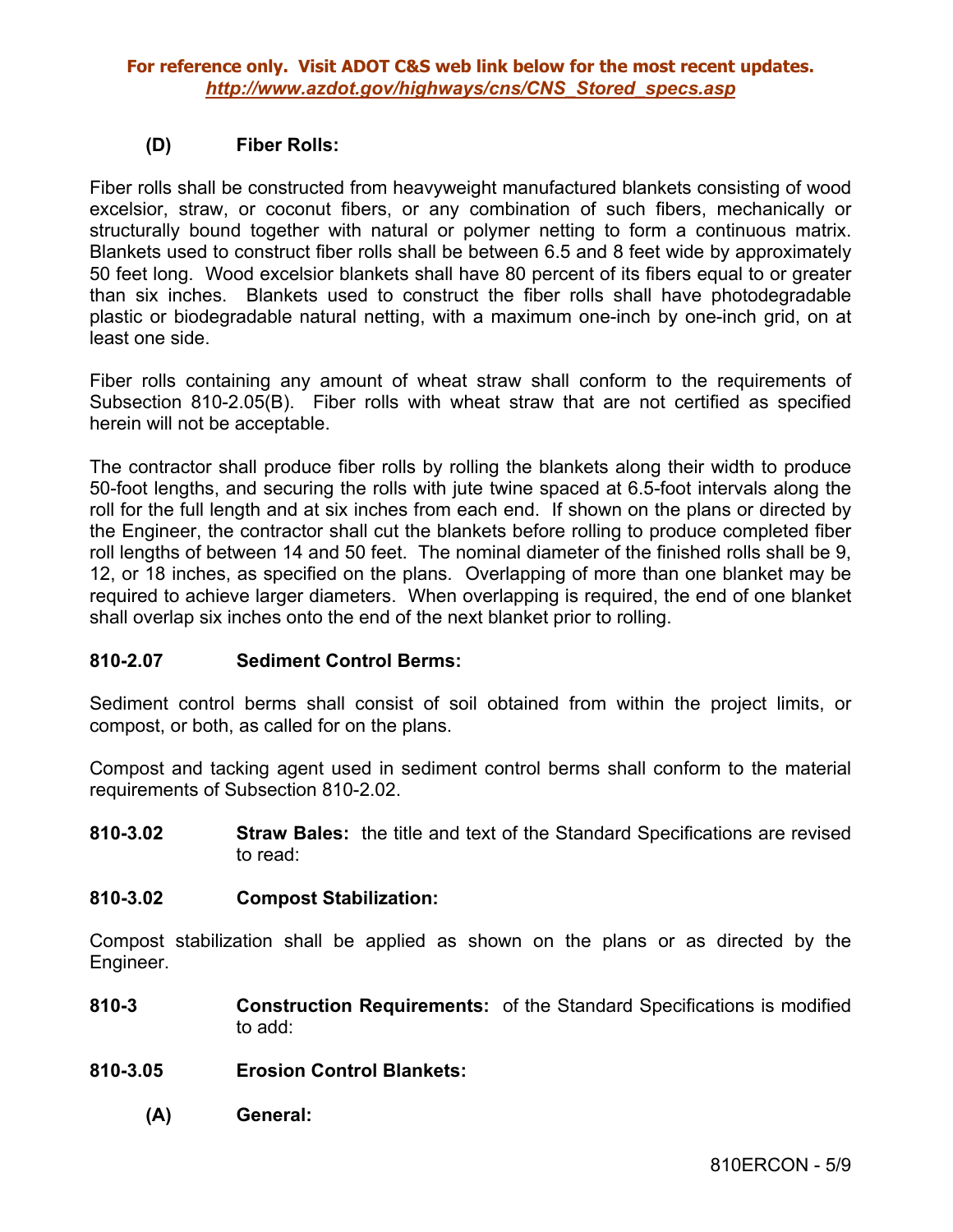Erosion control blankets shall be installed in accordance with the project plans and details, or as directed by the Engineer in accordance with the manufacturer's instructions.

For slope installations short-term duration blankets, as specified in Subsection 810-2.05, shall be used for slopes from 4:1 (horizontal to vertical) to 2:1. Extended-term blankets shall be used for slopes steeper than 2:1. For channel installations erosion control blankets shall conform to the requirements for extended-term duration.

The contractor shall coordinate with the blanket supplier for a qualified representative of the blanket supplier to be present at the job site at the start of installation to provide technical assistance as needed.

## **(B) Slope Installations:**

Erosion control blankets shall be oriented in vertical strips and anchored with six-inch long staples in cohesive soil and eight-inch long staples in non-cohesive soil. A two-to-five inch overlap, or as required by the manufacturer, shall be required for side seams. A 6-inch overlap, shingle-style, shall be required for blanket ends. The distribution of staples shall be as recommended by the manufacturer. A six-inch deep by six-inch wide trench shall be located at the top of the slope. The erosion control blankets shall be stapled to the bottom of the trench with staples spaced six inches apart across the width of the blanket. The trench shall then be backfilled and compacted.

### **(C) Channel Installations:**

For channel installations, erosion control blankets shall be installed parallel to the flow of water. The first blanket shall be centered longitudinally in mid-channel and anchored with staples, as recommended by the manufacturer. Subsequent blankets shall follow from channel center outward.

The distribution of staples shall be as recommended by the manufacturer.

Successive lengths of erosion control blankets shall be overlapped a minimum of six inches with the upstream end on top. Staple the overlap across the end of the overlapping lengths with staples spaced six inches apart.

A six-inch deep by six-inch wide trench shall be located at the upstream and top of side slope terminations of the blankets. The erosion control blankets shall be stapled to the bottom of the trench, with staples spaced six inches apart across the width of the blanket. The trench shall be backfilled and compacted.

### **810-3.06 Sediment Logs, Sediment Wattles, and Fiber Rolls:**

**(A) Sediment Logs:**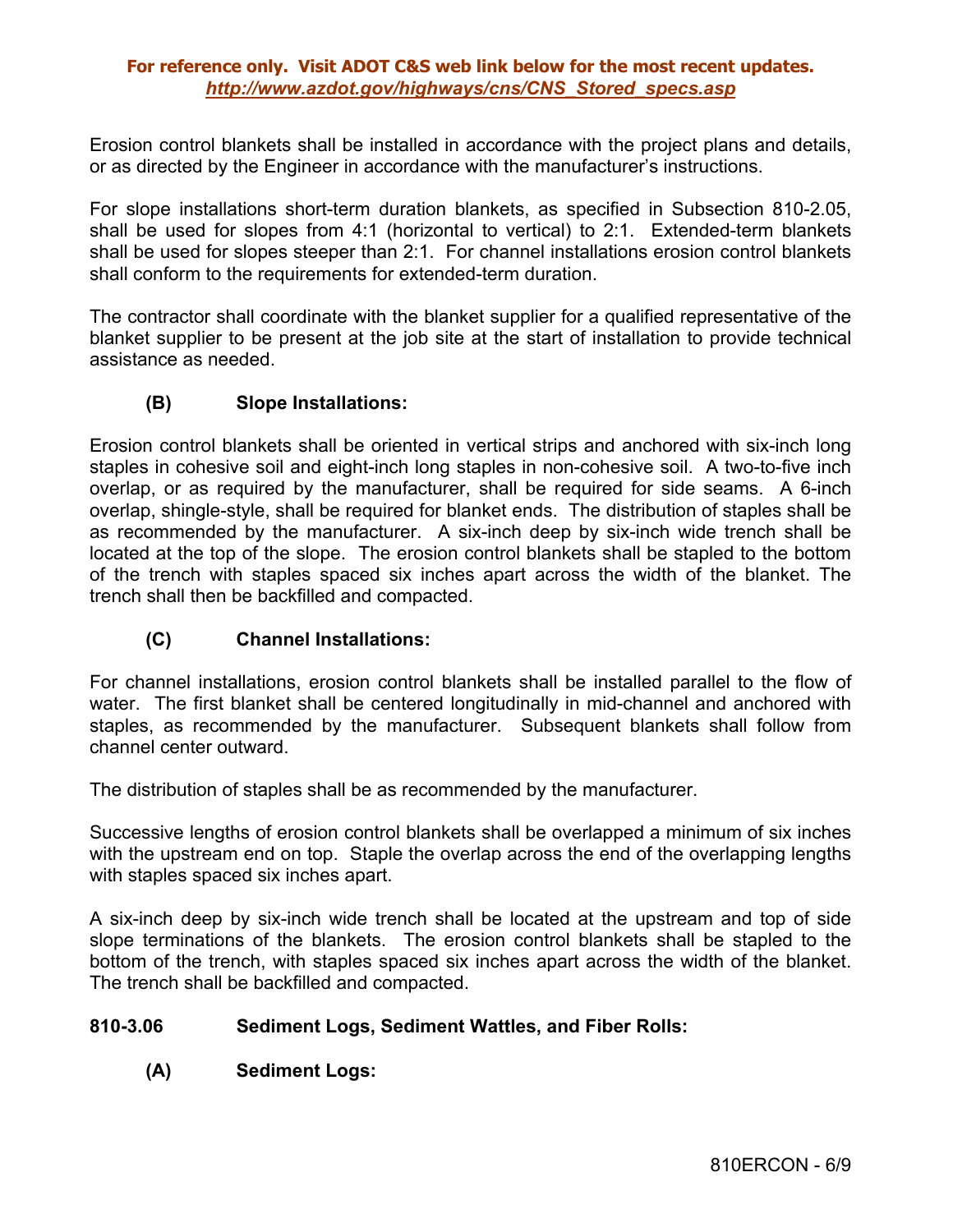Sediment logs shall be installed in channel bottoms, around catch basins, as check dams, or on slopes, as shown on the plans or as directed by the Engineer in accordance with the manufacturer's instructions. Sediment logs shall be secured with one-inch by one-inch by 46-inch hardwood stakes placed with a maximum spacing of two feet on center, or as shown on the plans. Each stake shall be intertwined with the netting on the downstream side of the log and driven approximately two feet below finished grade. Unless otherwise specified, soil shall be tamped against the upstream side of the log to assure that storm water is forced to flow through the log rather than under it.

Sediment logs installed in drainage channel bottoms shall be perpendicular to the flow of the water, and shall continue up the channel side slope two feet above the high water flow line. Spacing of the logs shall be as specified in the plans.

When sediment logs are used to construct check dams, the logs placed on the ground shall be buried four to six inches deep as shown on plans.

Logs placed on slopes shall be installed in a two-inch deep by five-inch wide anchor trench. The ends of adjacent logs shall be abutted tightly together so that water cannot undermine the logs.

# **(B) Sediment Wattles:**

Sediment wattles shall be installed on slopes as shown on the plans, and in accordance with the manufacturer's instructions, or as directed by the Engineer. Sediment wattles shall be secured with wooden stakes as shown on the plans. The ends of adjacent wattles shall be abutted tightly together.

### **(C) Fiber Rolls:**

Fiber rolls shall be installed on slopes as shown on the plans, and in accordance with the manufacturer's instructions, or as directed by the Engineer. If no spacing is shown on the plans, fiber rolls shall be placed as specified in the table below. Fiber rolls shall be installed in a two-inch deep by five-inch wide anchor trench. Fiber rolls shall be secured with wooden stakes having a 3/4-inch by 3/4-inch minimum cross-sectional dimension and 3-foot minimum length, or as shown on the plans. Each stake shall be driven through the center of the finished fiber roll, spaced a maximum of three feet apart, and driven approximately two feet into the ground. The ends of adjacent rolls shall be abutted together.

| <b>Fiber Roll Spacing Table</b> |                |  |  |
|---------------------------------|----------------|--|--|
| Slope (Horizontal to Vertical)  | Spacing (feet) |  |  |
| Less than 6:1                   | 50             |  |  |
| $6:1$ to 4:1                    | 25             |  |  |
| Greater than 4:1 and less       | 17             |  |  |
| than $2:1$                      |                |  |  |
| 2:1 to less than $1:1$          | 10             |  |  |
| 1:1 and greater                 | 5              |  |  |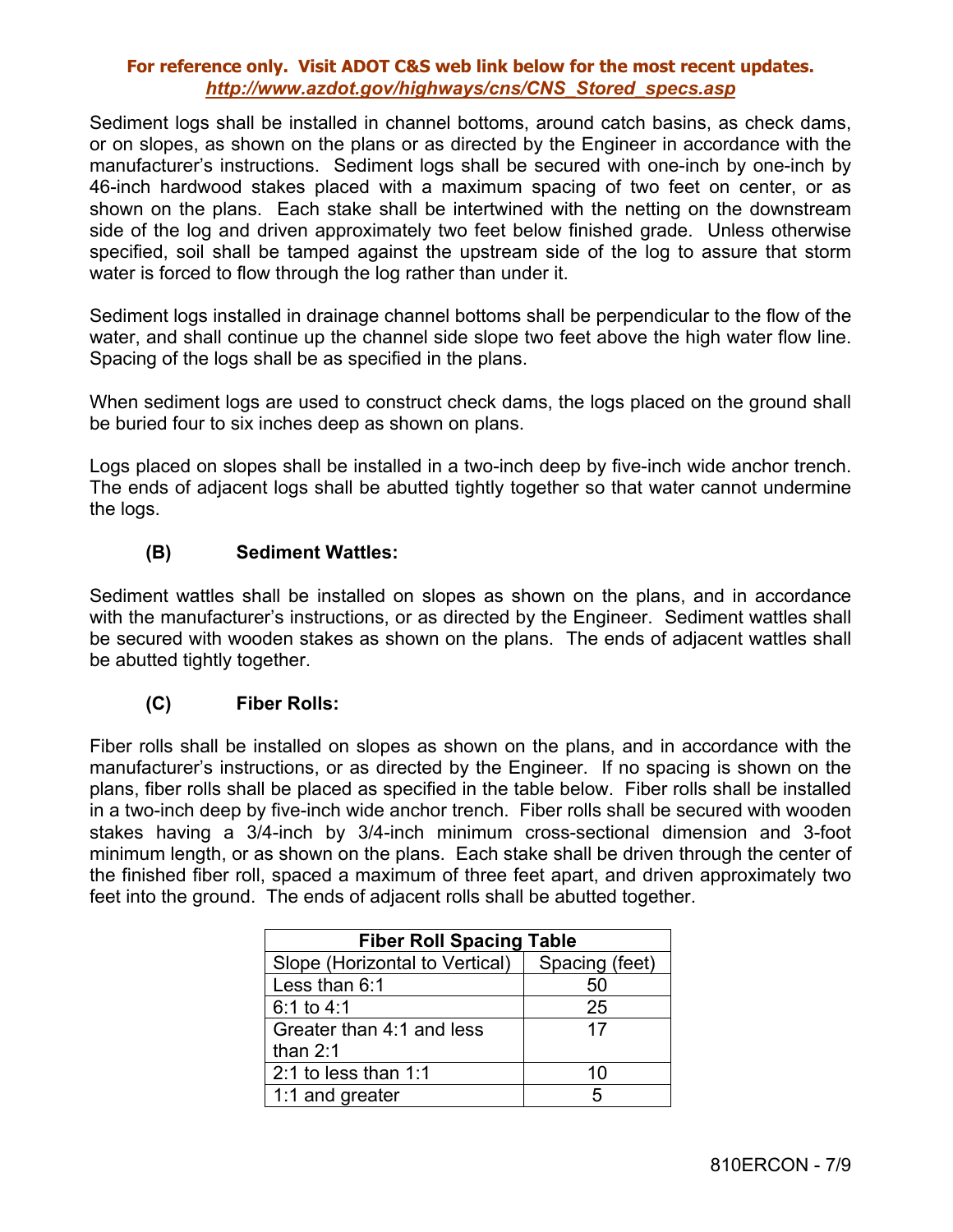#### **810-3.07 Sediment Control Berms:**

Sediment control berms shall be installed as shown on the plans. The berm shall be considered a temporary erosion control protection measure. As directed by the Engineer, the contractor shall remove segments of the berm within areas that have been successfully re-vegetated prior to allowing traffic operations.

**810-4 Method of Measurement:** of the Standard Specifications is revised to read:

Silt Fence will be measured in accordance with Subsection 915-5.

Compost stabilization will be measured by the cubic yard of applied and tacked compost material.

Pipe Inlet/Outlet Treatment, Headwall and Wingwall Treatment, and Rock Check Dams will be measured per cubic yard of rock mulch. Cut and Fill Transitions will be measured per cubic yard of riprap.

Sand bags will be measured per each filled sand bag placed into service.

Erosion control blankets will be measured by the square yard of total ground area covered.

Sediment logs, sediment wattles, and fiber rolls will be measured by the linear foot.

Sediment control berms will be measured by the linear foot along the center line of the berm, parallel to the ground surface.

- **810-5 Basis of Payment:** the second paragraph of the Standard Specifications is hereby deleted:
- **810-5 Basis of Payment:** the last two paragraphs of the Standard Specifications are revised to read:

The accepted quantities of erosion control blankets, measured as provided above, will be paid for at the contract unit price per square yard, which price shall be full compensation for the work, complete in place, including all excavation and preparation; and furnishing, installing, and maintaining the erosion control blankets, as approved by the Engineer. Such unit bid price shall be considered full compensation for either short-term or extended-term blankets. No additional payment will be made for technical assistance provided by representatives of the blanket supplier, the cost being considered as included in the unit bid price.

The accepted quantities of sediment logs, sediment wattles, and fiber rolls, measured as provided above, will be paid for at the contract unit price per linear foot, which price shall be full compensation for all labor, including excavation, preparation, and installation, and all materials, tools, stakes, equipment, and incidentals necessary for furnishing and installing